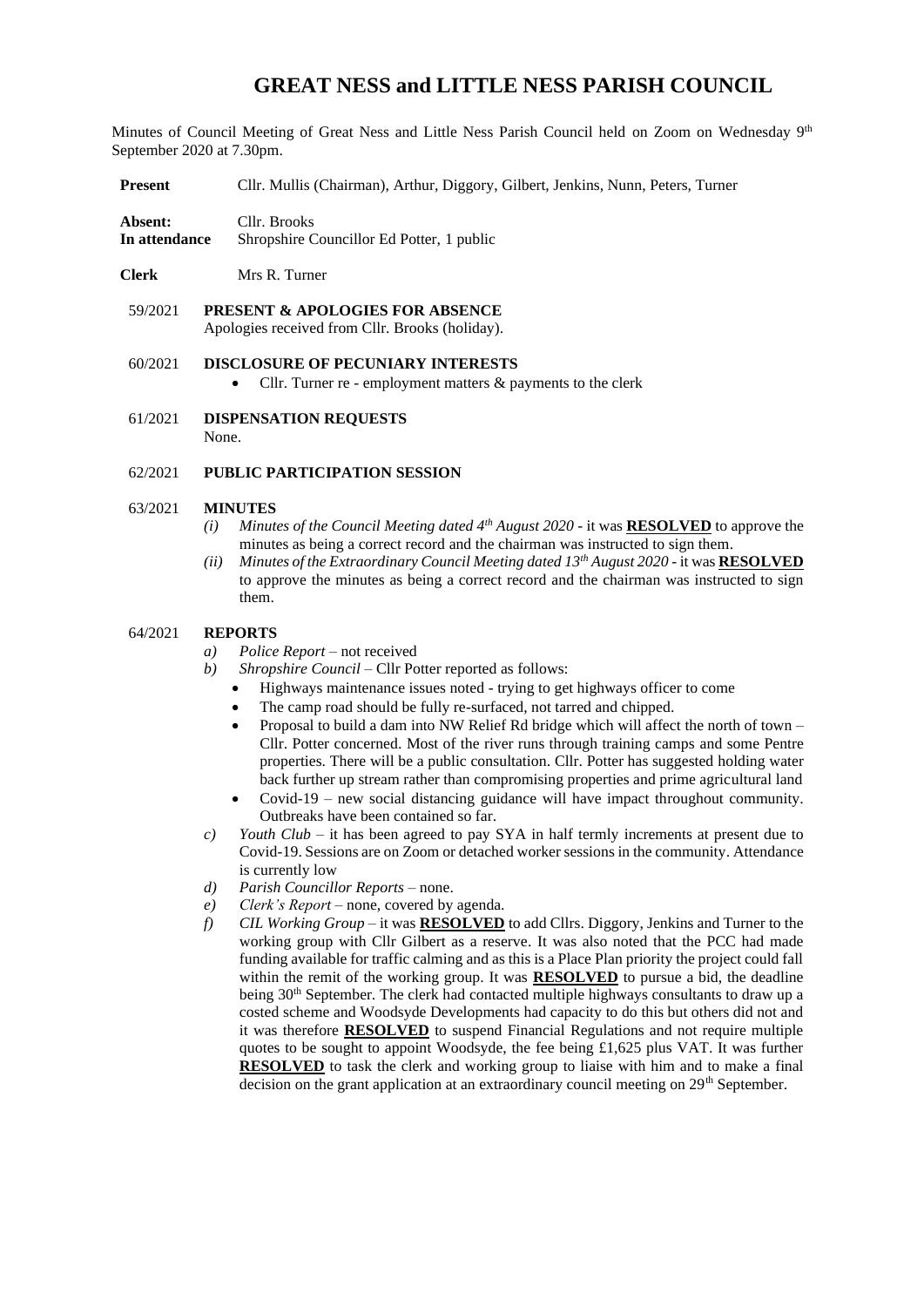#### 65/2021 **PLANNING NOTIFICATIONS** – **FOR INFORMATION**

- 1) 14/03797/OUT Development Land West Of Oakfield, Nesscliffe, Shrewsbury, Shropshire Proposal: Outline application for the erection of 6 No dwellings (to include access) *Awaiting Decision*
- 2) 14/05257/FUL Proposed Dwelling Adj. Hopton Farm, Nesscliffe, Shrewsbury, Shropshire Proposal: Erection of a Single Plot Exception (SPE) affordable dwelling and formation of access *Awaiting Decision*
- 3) 17/05151/EIA Proposed Poultry Units NW Of North Farm, Felton Butler Proposal: Erection of four poultry rearing buildings, eight feed bins, biomass store and amenity building including landscaping and tree planting. *Awaiting Decision*
- 4) 19/01463/REM Plot Adj. To No 4 Felton Butler Cottages, Felton Butler Proposal: Reserved Matters application pursuant 14/01327/OUT for the erection of a detached dwelling and garage to include access *Pending Consideration*
- 5) 19/04714/FUL Proposed Development Land At Adcote School, Little Ness Proposal: Erection of 3No dwellings *Pending Consideration*
- 6) 19/03403/FUL Phase Three Shrewsbury Houses Ridgewood Road Nesscliffe Proposal: Erection of 31 houses to include 19 houses on phase 3 (modification to previously approved 17/01576/REM); 12 houses on the north part of phase 2 (now phase 2b) (modification to previously approved 18/04941/FUL) to include the provision of a new access road and replacement of 4 dwellings (previously plots 8-11inc) with 10 dwellings (on plots a-j inc) (an additional 6 dwellings) *Decision: Grant Permission*
- 7) 20/00581/FUL Motor Fuel Limited, Service Station, Nesscliffe, SY4 1BZ Proposal: Erection of a coffee shop with a drive-thru; associated car, motorcycle and cycle parking; landscaping and associated works *Pending Consideration*
- 8) 20/01493/VAR & 20/01494/LBC Barns Adjoining Ness Strange, Great Ness, SY4 2LE Proposal: Variation of condition number 2 (approved plans) attached to planning permission reference 17/02538/FUL Dated 29/11/2018 to allow design changes to the proposal *Decision: Grant Permission*
- 9) 20/01443/FUL Nesscliffe Training Camp, Wilcott, Shrewsbury, Shropshire, SY4 1BH Proposal: Erection of 3No single storey accommodation blocks and associated external works *Decision: Grant Permission*
- 10) 20/01879/FUL Oakfield, Great Ness, Shrewsbury, Shropshire, SY4 2LB Proposal: Erection of single storey and part first floor rear extension and portico to front elevation; internal and elevational alterations *Decision: Grant Permission*
- 11) 20/01934/FUL 22 Valeswood Lane, Valeswood, Little Ness, SY4 2LH Proposal: Erection of two storey rear extension following demolition of existing, insertion of dormer window, porch and associated works *Decision: Refuse*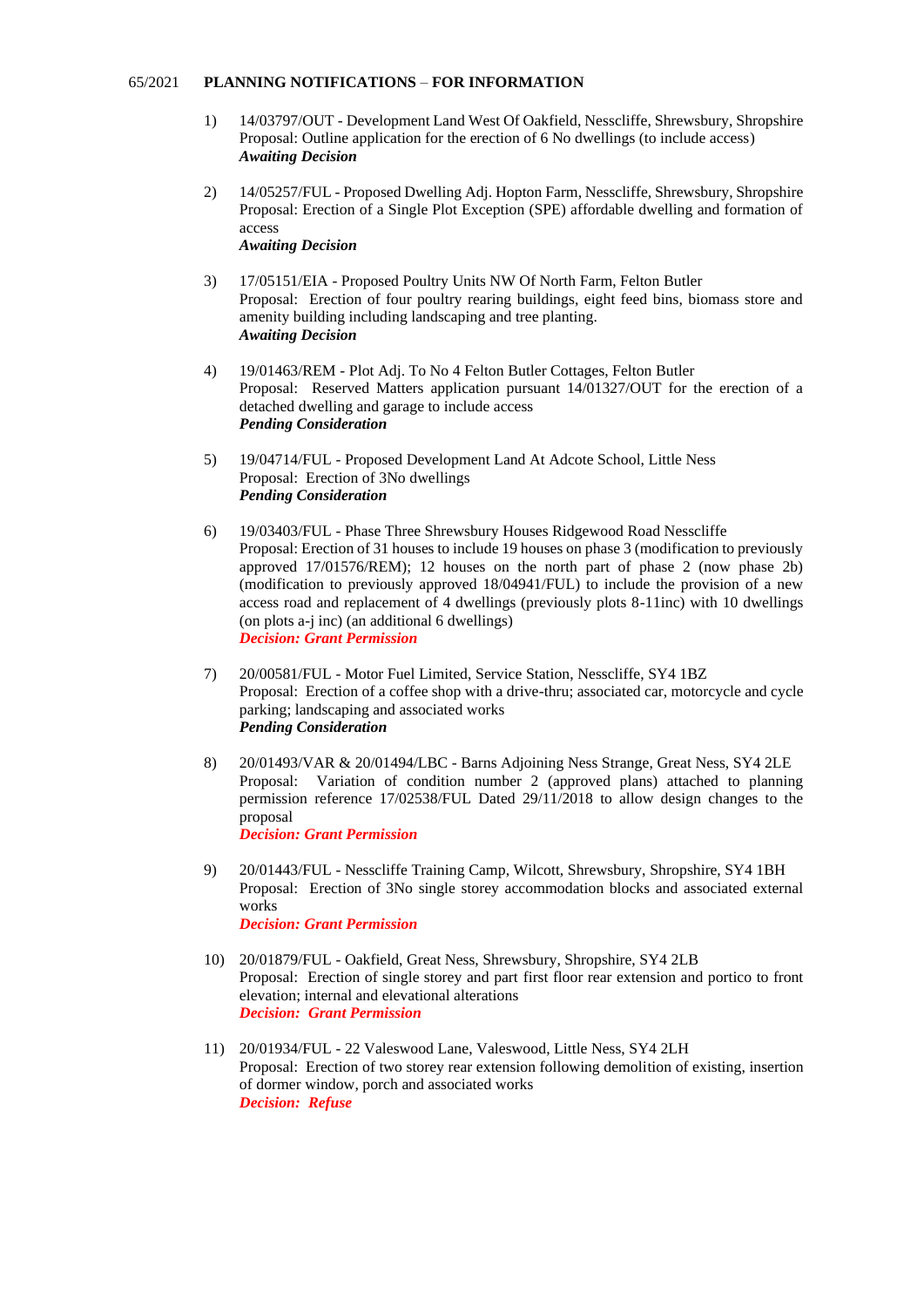12) 20/02753/CPE - Poultry Broiler Units, Great Ness, Montford Bridge, Shrewsbury Proposal: Application for a Certificate of Lawful Development for the existing erection and siting of three poultry rearing units and associated works *Decision: Withdrawn*

## 66/2021 **PLANNING APPLICATIONS – FOR COMMENT**

- 1) 20/02596/FUL 5 Lymore Close, Wilcott, Shrewsbury, Shropshire, SY4 1BB Proposal: Erection of two storey rear extension Comments: It was **RESOLVED** to make no comments
- 2) 20/02884/FUL Little Orchard, Adcote Lane, Nib Heath, Shrewsbury, SY4 2JX Proposal: Erection of single storey extension to provide gymnasium Comments: It was **RESOLVED** to make no comment
- 3) 20/03245/FUL- Proposed Residential Development Land To The South Of, Little Ness Proposal: Change of use of land formerly accommodating agricultural shed and concrete yard to domestic curtilage to be used by 3No dwellings to the north granted under Outline 16/05637/OUT and Reserved Matters 19/02816/REM Comments: It was **RESOLVED** to make no comment.

## 67/2021 **LOCAL PLAN REVIEW – REGULATION 18 PRE-SUBMISSION CONSULTATION –**it was **RESOLVED** to support the proposals.

# 68/2021 **PLAY AREAS**

- *a) RoSPA and inspection reports* the clerk summarised reports and the key findings and reported that emergency works to the apple tree have been done.
- *b) Maintenance required* quotes to be sought for all repairs at Wilcott and for medium risk and above at Nesscliffe.
- *c) Re-opening – Risk Assessment & signage.*  it was **RESOLVED** to approve the revised Risk Assessment and order signs limiting users to 6 people at any time. The play areas will open once signs in place.

#### 68/2021 **PARISH MATTERS**

- *a) Nesscliffe Hill –* response awaited re visitor management, mud/erosion flowing onto road. It was agreed to seek a response for the next meeting
- *b) Litter bins*  Shropshire Council have agreed to install new 240ltr bins close to the playing field and at the country park. A bin will be requested by the new bus shelter at Hopton Park
- *c) Defibrillator at army camp –*it was **RESOLVED** to arrange for it to be re-sited and ask WMAS to come and test it before moving it
- *d) Condition of pavements and overgrown hedges* clerk and Cllr. Mullis to record hedges and pavements that need doing.
- *e) Highways re-surfacing/maintenance –*SC Highways to act have been urged to attend and had not responded. It was also noted that gullies are not being cleared often enough
- *f) Broken sign on The Crescent* reported.
- *g) Helicopter night flights* increase in flights noted.
- *h) Speeding – Community Speed Watch Scheme –* see item 64/2021 (f)
- *i) Reports of other parish matters*  none.

## 69/2021 **FINANCIAL MATTERS**

- *a*) *Grant request from Nesscliffe Village Hall* it was **RESOLVED** to award a maximum grant of £6,000, on the condition it is not to be paid until floor has finished and signed off as satisfactory.
- *b) Payments including payments made between meetings* it was **RESOLVED** to approve the following:

| <b>Ref</b>            | Pavee       | <b>Item</b>          | <b>Method</b> | <b>Net</b> | <b>VAT</b> | Gross   |
|-----------------------|-------------|----------------------|---------------|------------|------------|---------|
| P <sub>22</sub> -2021 | <b>SCPF</b> | Pension July         | <sub>SO</sub> | £158.37    | £0.00      | £158.37 |
| P <sub>23</sub> -2021 | R Turner    | <b>Salary August</b> | <sub>SO</sub> | £730.26    | £0.00      | £730.26 |
| P <sub>24</sub> -2021 | R Turner    | Expenses Aug         | <b>BACS</b>   | £71.23     | £2.40      | £73.63  |
| P <sub>25</sub> -2021 | <b>PKF</b>  | Audit                | <b>BACS</b>   | £300.00    | £60.00     | £360.00 |
|                       | Littleiohn  |                      |               |            |            |         |